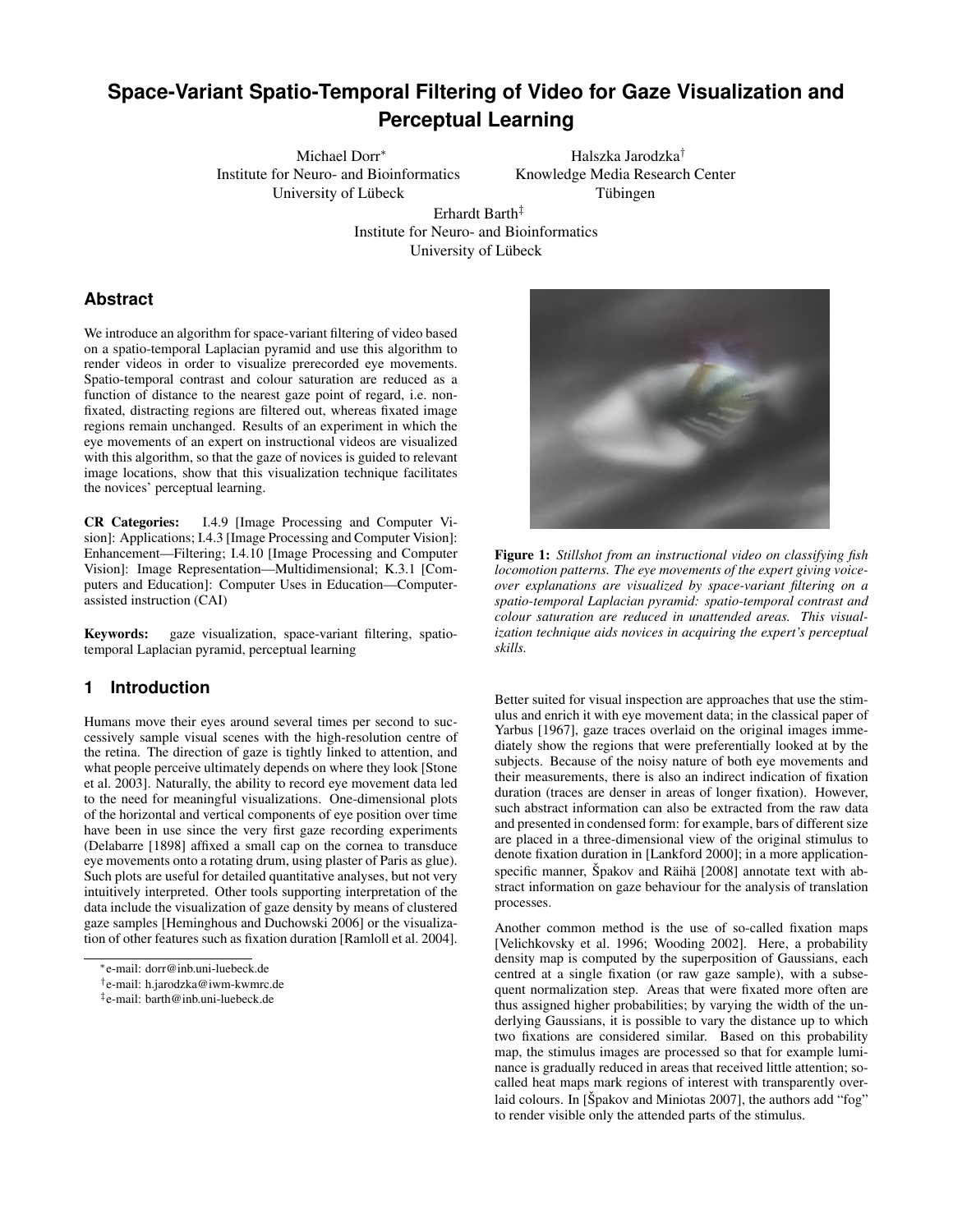For dynamic stimuli, such as movies, all the above techniques can be applied as well; one straightforward extension from images to image sequences would be to apply the fixation map technique to every video frame individually. Care has to be taken, however, to appropriately filter the gaze input in order to ensure a smooth transition between video frames.

In this paper, we present an algorithm to visualize dynamic gaze density maps by locally modifying spatio-temporal contrast on a spatio-temporal Laplacian pyramid. In regions of low interest, spectral energy is reduced, i.e. edge and motion intensity are dampened, whereas regions of high interest remain as in the original stimulus. Conceptually, this algorithm is related to gazecontingent displays simulating visual fields based on Gaussian pyramids [Geisler and Perry 2002; Nikolov et al. 2004]; in these approaches, however, only fine spatial details were blurred selectively. In earlier work, we have already extended these algorithms to the temporal domain [Böhme et al. 2006], and we here combine both spatial and temporal filtering. Furthermore, the work presented here goes beyond blurring, i.e. the specification of a single cutoff frequency per output pixel, and allows to assign individual weights to each frequency band. This means that, for example, spatio-temporal contrast can be modified while leaving details intact. However, although our implementation of this algorithm achieves more than 50 frames per second rendering performance on a commodity PC, it cannot be used for real-time gazecontingent applications, because there all levels of the underlying pyramid need to be upsampled to full temporal resolution for every video frame. Its purpose is the off-line visualization of prerecorded gaze patterns. A computationally much more challenging version of a spatio-temporal Laplacian pyramid that is suitable also for gaze-contingent displays is the topic of a forthcoming paper.

Pyramid-based rendering as a function of gaze has been shown to have a guiding effect on eye movements [Dorr et al. 2008; Barth et al. 2006]. To further demonstrate the usefulness of our algorithm, we will present some results from a validation experiment in which students received instructional videos either with or without a visualization of the eye movements of an expert watching the same stimulus. Results show that the visualization technique presented here indeed facilitates perceptual learning and improves students' later visual search performance on novel stimuli.

# **2 Laplacian Pyramid in Space and Space-Time**

The so-called Laplacian pyramid serves as an efficient bandpass representation of an image [Burt and Adelson 1983]. In the following section, we will briefly review its application to images and then extend the algorithm to the spatio-temporal domain. We will here use an isotropic pyramid, i.e. all spatial and temporal dimensions are treated equally; this results in a bandpass representation in which e.g. low spatial and low temporal and high spatial and high temporal frequencies are represented together, respectively. For a finer-grained decomposition of the image sequence into spatiotemporal frequency bands, an anisotropic Laplacian pyramid could be used instead. Using such a decomposition, one could also obtain frequency bands of high spatial but low temporal frequencies etc. For a straightforward implementation, one might first create a spatial pyramid for each frame of the input sequence, then decompose each level of that spatial pyramid in time (as in Section 2.2.2, but omitting the spatial up- and downsampling). However, the finer spectral resolution comes at the cost of a significantly increased number of pixels that need to be stored and processed; this increase is on the order of  $1.16 \cdot T$  times as many pixels for an anisotropic pyramid with  $T$  temporal levels.



Figure 2: *Analysis phase of a Laplacian pyramid in space. Based on the Gaussian pyramid on the left side, which stores successively smaller image versions (with higher-frequency content successively removed), differences of Gaussian pyramid levels are formed to obtain individual frequency bands (right side). To be able to form these differences, lower levels have to be upsampled before subtraction (middle). The gray bars indicate – relative to the original spectrum – what frequency band is stored in each image. The extension into the temporal domain results in lower frame rates for the smaller video versions (not shown).*



Figure 3: *Synthesis phase of a Laplacian pyramid in space. The Laplacian levels are iteratively upsampled to obtain a series of reconstructed images*  $R_N, R_{N-1}, \ldots, R_0$  *with increasing cutoff frequencies. If the*  $L_n$  *remain unchanged,*  $R_0$  *is an exact reproduction of the original input image*  $G_0$ *.* 

#### **2.1 Spatial Domain**

The Laplacian pyramid is based on a Gaussian multiresolution pyramid, which stores successively smaller versions of an image; usually, resolution is reduced by a factor of two in each downsampling step (for two-dimensional images, the number of pixels is thus reduced by a factor of four). Prior to each downsampling step, the image is appropriately lowpass filtered so that high-frequency content is removed; the lower-resolution downsampling result then fulfills the conditions of the Nyquist theorem and can represent the (filtered) image without aliasing. For a schematic overview, we re-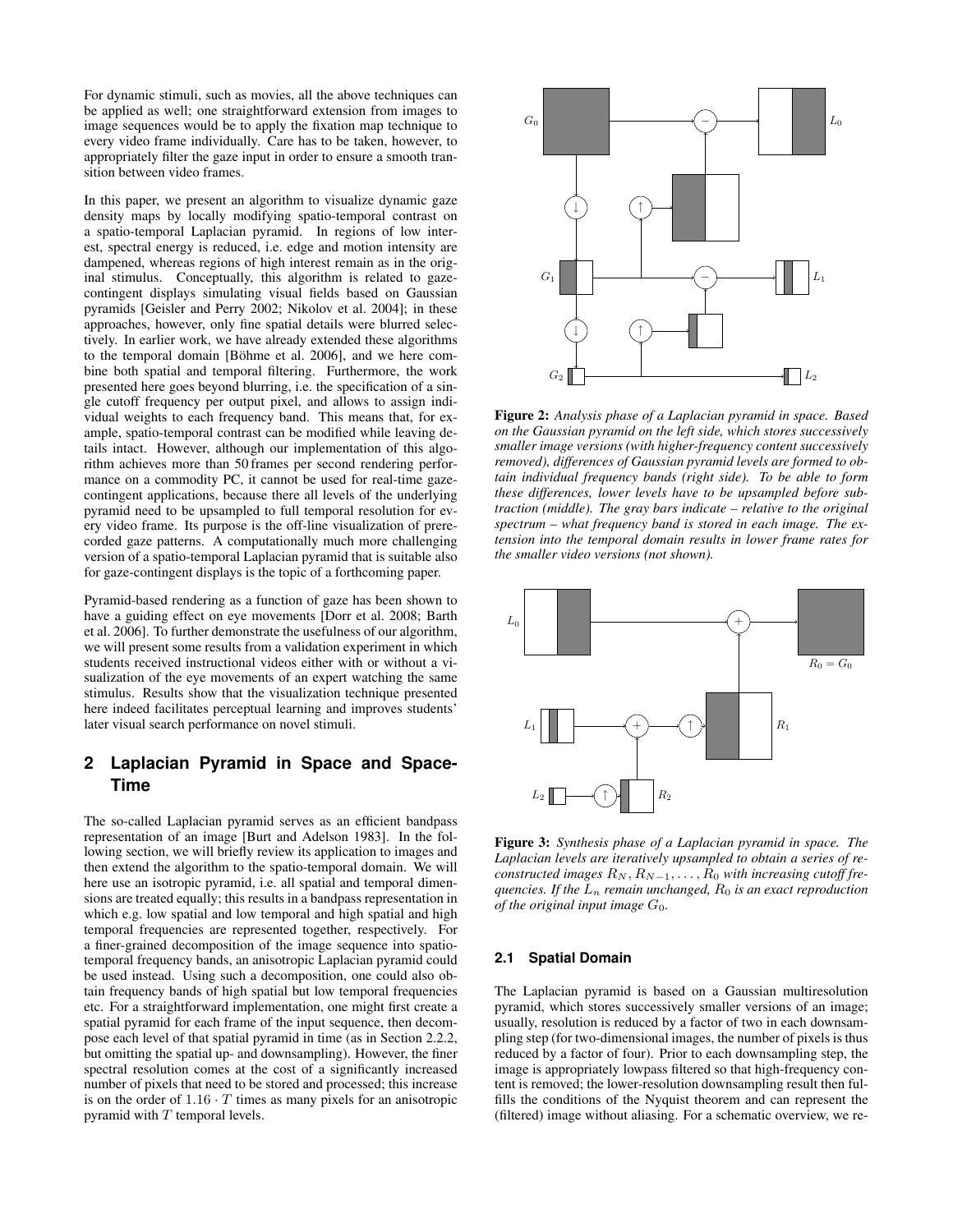

**Figure 4:** Spatio-temporal Gaussian pyramid with three levels and  $c = 2$ . Lower levels have reduced resolution both in space and in time. *Note that history and lookahead video frames are required because of the temporal filter with symmetric kernel, e.g. computation of*  $G_2(1)$ *depends on*  $G_1(4)$ *, which in turn depends on*  $G_0(6)$ *.* 

fer to Figures 2 and 3.

### **2.2 Spatio-Temporal Domain**

The Gaussian pyramid algorithm was first applied to the temporal domain by Uz et al. [1991]. In analogy to dropping every other pixel during the downsampling step, every other frame of an image sequence is discarded to obtain lower pyramid levels (cf. Figure 4). In the temporal domain, however, the problem arises that the number of frames to process is not necessarily known in advance and is potentially infinite; it is therefore not feasible to store the whole image sequence in memory. Nevertheless, video frames from the past and the future need to be accessed during the lowpass filtering step prior to the downsampling operation; thus, care has to be taken which frames to buffer. In the following, we will refer to these frames as history and lookahead frames, respectively.

Both for the subtraction of adjacent Gaussian pyramid levels (to create Laplacian levels) and for the reconstruction step (in which the Laplacian levels are recombined), lower levels first have to be upsampled to match the resolution of the higher level. Following these upsampling steps, the results have to be filtered to interpolate at the inserted pixels and frames; again, history and lookahead video frames are required. We will now describe these operations in more detail and analyse the number of video frames to be buffered.

#### **2.2.1 Notation**

The sequence of input images is denoted by  $I(t)$ ; input images have a size of  $W$  by  $H$  pixels and an arbitrary number of colour channels (individual channels are treated separately). A single pixel at location  $(x, y)$  and time t is referred to as  $I(t)(x, y)$ ; in the following, operations on whole images, such as addition, are to be applied pixelwise to all pixels.

The individual levels of a Gaussian multiresolution pyramid with  $N + 1$  levels are referred to as  $G_k(t)$ ,  $0 \le k \le N$ . The highest level  $G_0$  is the same as the input sequence; because of the spatiotemporal downsampling, lower levels have fewer pixels and a lower frame rate, so that  $\tilde{G}_k(n)$  has a spatial resolution of  $W/2^k$  by  $H/2^k$ pixels and corresponds to the same point in time as  $G_0(2<sup>k</sup>n)$ . Spatial up- and downsampling operations on an image  $I$  are denoted as  $\uparrow$  [I] and  $\downarrow$  [I], respectively. For time steps t that are not a multiple of  $2^N$ , not all pyramid levels have a corresponding image  $G_k(t/2^k)$ . Therefore,  $C_t$  denotes the highest index of levels with valid images at time t, i.e.  $C_t$  is the largest integer with  $C_t \leq N$ and t mod  $2^{C_t} = 0$ . Similar to the Gaussian levels  $G_k$ , we refer to the levels of the Laplacian pyramid as  $L_k(t)$ ,  $0 \leq k \leq N$ 

(again, resolution is reduced by a factor of two in all dimensions with increasing  $k$ ); the intermediate steps during the iterative reconstruction of the original signal are denoted as  $R_k(t)$ .

The temporal filtering which is required for temporal down- and upsampling introduces a latency (see next sections). The number of lookahead items required on level k is denoted by  $\lambda_k$  for the analysis phase and by  $\Lambda_k$  for the synthesis phase.

#### **2.2.2 Analysis Phase**

To compute the Laplacian levels, the Gaussian pyramid has to be created first (see Figure 2). The relationship of different Gaussian levels is shown in Figure 4; lower levels are obtained by lowpass filtering and spatially downsampling higher levels:

$$
G_{k+1}(n) = \sum_{i=-c}^{c} w_i \cdot \downarrow [G_k(2n-i)] / \sum_{i=-c}^{c} w_i.
$$

We here use a binomial filter kernel  $(1, 4, 6, 4, 1)$  with  $c = 2$ .

The Laplacian levels are then computed as differences of adjacent Gaussian levels (the lowest level  $L<sub>N</sub>$  is the same as the lowest Gaussian level  $G_N$ ); before performing the subtraction, the lower level has to be brought back to a matching resolution again by inserting zeros (blank frames) to upsample and subsequent lowpass filtering. In practice, the inserted frames can be ignored and their corresponding filter coefficients are set to zero:

$$
L_k(n) = G_k(n) - \left[ \left[ \sum_{i \in P(n)} w_i \cdot G_{k+1} \left( \frac{n-i}{2} \right) \bigg/ \sum_{i \in P(n)} w_i \right],
$$

with  $P(n) = \{j = -c, \ldots, c \mid (n - j) \mod 2 = 0\}$  giving the set of valid images on the lower level.

Based on these equations, we can now derive the number of lookahead items required for the generation of the Laplacian. For the upsampling of lower Gaussian levels, we need a lookahead of  $\beta = \lfloor \frac{c+1}{2} \rfloor$  images on each level, with  $\lfloor \rfloor$  denoting floating-point truncation. Starting on the lowest level  $G_N$ , this implies that  $2\beta + c$ images must be available on level  $G_{N-1}$  during the downsampling phase; we can repeatedly follow this argument and obtain  $\lambda_k = 2^{N-k} \cdot (\beta + c) - c$  as the number of required lookahead images for level k.

#### **2.2.3 Synthesis Phase**

Turning now to the synthesis phase of the Laplacian pyramid, we note from Figure 3 that the Laplacian levels are sucessively upsam-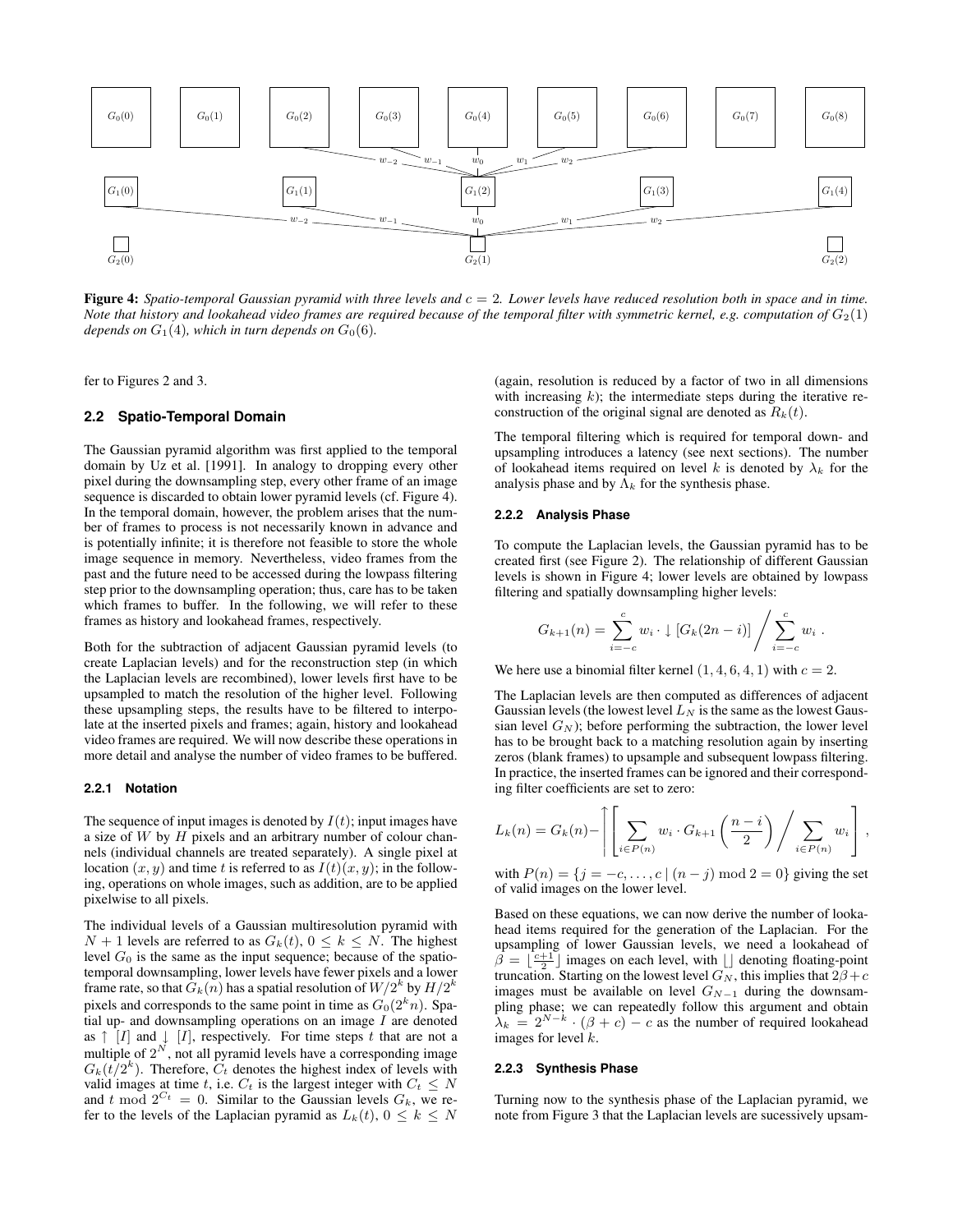

Figure 5: Synthesis step of spatio-temporal Laplacian pyramid. Here shown are both the Laplacian levels  $L_i$  and the (partially) reconstructed *images*  $R_i$ *, which are based on lower levels with indices*  $\geq i$ *; in practice, the same buffers can be used for both* R *and* L. For example, to *compute the reconstruction*  $R_0(t)$  *of the original image, we have to add*  $L_0(t)$  *to a spatio-temporally upsampled version of*  $R_1$ *. The second* level  $L_1$  is combined with the upsampling result of  $L_2$  in  $R_1(\frac{t+c}{2})=R_1(\frac{t}{2}+\beta_1)$  (see pseudocode). In this schematic overview, new frames *are added on the right side and shifted leftwards with time.*

pled and added up to reconstruct the original image; this simply is the inverse of the "upsample–and–subtract" operation during the analysis phase. On the lowest level,  $R_N(n) = L_N(n)$ ; for higher levels, the intermediate reconstructed images are computed as

$$
R_k(n) = L_k(n) + \sum_{i \in P(n)} w_i \left[ \left[ R_{k+1} \left( \frac{n-i}{2} \right) / \sum_{i \in P(n)} w_i \right] \right].
$$
 (1)

Clearly, a further latency is incurred between the point in time for which bandpass information and the reconstructed or filtered image are available. Similar to the study of the analysis phase in the previous section, we can compute the number  $\Lambda_k$  of required lookahead items on each level by induction. On the lowest level  $L_N$ , again  $\beta = \lfloor \frac{c+1}{2} \rfloor$  images are required for the upsampling operation, which corresponds to  $2\beta$  images on level  $\overline{N} - 1$ . As can be seen in Figure 5, the result of the upsampling operation is added to the  $\beta$ -th lookahead item on level  $N - 1$ , so that  $\Lambda_{N-1} = 3\beta$ . Repeating this computation, we obtain  $\Lambda_k = (2^{N+1-k}-1) \cdot \beta$ ; for  $L_0$ , however, no further upsampling is required, so it is possible to reduce the lookahead on the highest level to  $\Lambda_0 = (2^{N+1} - 2) \cdot \beta$ .

In practice, we do not need to differentiate explicitly between  $L$  and  $R$ ; the same buffers can be used for both  $L$  and  $R$  images. Care has to be taken then not to perform a desired modification of a given Laplacian level on a buffer that already contains information from lower levels as well (i.e. an R image).

#### **2.3 Pseudocode and Implementation**

We are now ready to bring together the above observations and put them into pseudocode, see Algorithms 1 and 2. Based on  $P(n)$  above, the index function that determines which images are available on lower levels in the following is  $P_k(t) = \{j =$  $-c, \ldots, c \mid \left(\frac{t}{2^k} + \beta_k - j\right) \mod 2 = 0$ . In the synthesis phase, the image offset  $\beta_k$  at which the recombination L and R takes place can be set to zero on the highest level; we therefore use  $\beta_k = \beta$  for  $k > 0, \beta_0 = 0.$ 

From the pseudocode, a buffering scheme for the implementation directly follows. First, images from the Gaussian pyramid have to be stored; each level k needs at least  $\lambda_k$  lookahead images, one current image, and  $\beta_k$  history. Trading memory requirements for computational costs, it is also possible to keep all images of the Gaussian pyramid in memory twice, once in the "correct" size and once in the downsampled version; for each frame of the input video, only one downsampling operation has to be executed then. In analogy to the Gaussian levels, both the Laplacian and the (partially) reconstructed levels L and R can be held together in one buffer per level k with  $\Lambda_k$  lookahead, one current image, and the  $\beta_k$  history.

In practice, the output of the pyramid can be accessed only with a certain latency because of the symmetric temporal filters that require video frames from the future. Input images are fed into lookahead position  $\lambda_0$  of buffer  $G_0$ , and images are shifted towards the "current" position by one position for every new video frame. This means that only  $\lambda_0$  many time steps after video frame  $I(t_0)$  has been added, the Gaussian images  $G_0$  to  $G_N$  that represent  $I(t_0)$ at various spatio-temporal resolutions are available in the "current" positions of the Gaussian buffers. The resulting differences  $L_0$  to  $L_N$  then are stored at the lookahead positions  $\Lambda_0$  to  $\Lambda_N$  of the Laplacian buffers, respectively; here, different frequency bands can be accessed both for analysis and modification. Only  $\Lambda_0$  time steps later does the input image  $I$  reappear after pyramid synthesis; overall, this leads to a pyramid latency between input and output of  $\lambda_0 + \Lambda_0$  time steps.

The necessary buffering and the handling of lookahead frames could be reduced and simplified if causal filters were used; a further possibility to efficiently filter in time without lookahead is to use temporally recursive filters. However, any non-symmetry in the filters will introduce phase shifts. Particularly in the case of space-variant filtering (see below), this would produce image artefacts (such as a pedestrian with disconnected – fast – legs and – relatively slow – upper body).

### **3 Gaze Visualization**

In the previous section, we described the analysis and synthesis phase of a spatio-temporal Laplacian pyramid. However, the result of the synthesis phase is a mere reconstruction of the original image sequence; we want to filter the image sequence based on a list of gaze positions instead.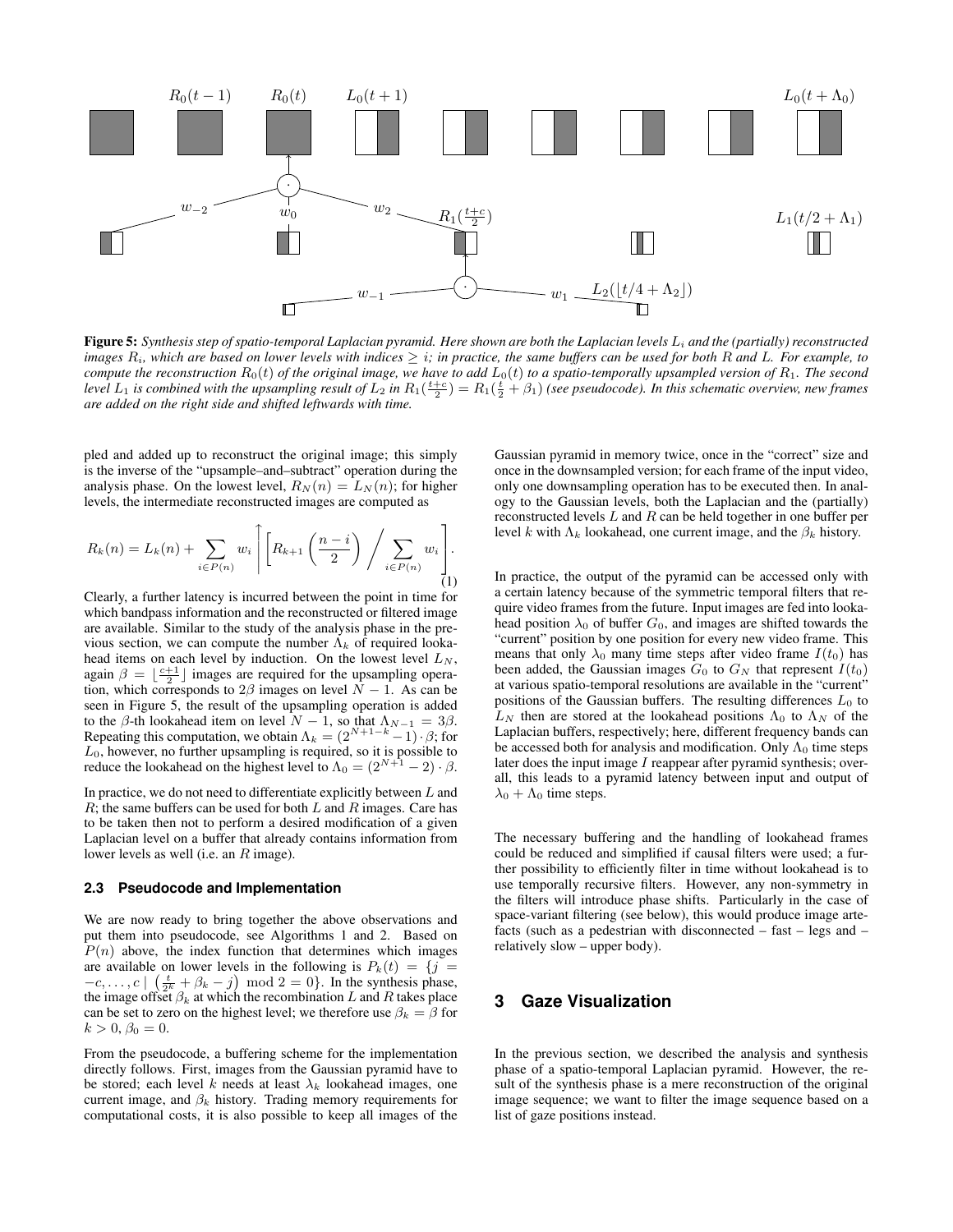Algorithm 1 Pseudocode for one time step of the pyramid analysis phase.

Input:  $t$  Time step to update the pyramid for  $G_0, \ldots, G_N$  Levels of the Gaussian pyramid  $L_0, \ldots, L_N$  Levels of the Laplacian pyramid

 $C_t = \max(\{\gamma \in \mathbb{N} \mid 0 \leq \gamma \leq N, t \mod 2^{\gamma} = 0\})$  $\triangleright$  Gaussian pyramid creation  $G_0(t + \lambda_0) = I(t + \lambda_0)$ for  $k = 1, \ldots, C_t$  do

$$
G_k\left(\frac{t}{2^k} + \lambda_k\right) =
$$
  

$$
\sum_{i=-c}^{c} w_i \cdot \left[ G_{k-1}\left(\frac{t}{2^{k-1}} + 2\lambda_k - i\right) \right] / \sum_{i=-c}^{c} w_i
$$

end for

 $\triangleright$  Laplacian pyramid creation

for  $k = 0, \ldots, C_t$  do if  $k = N$  then

$$
L_N\left(\frac{t}{2^N} + \Lambda_N\right) = G_N\left(\frac{t}{2^N} + \Lambda_N\right)
$$

else

$$
L_k\left(\frac{t}{2^k} + \Lambda_k\right) = G_k\left(\frac{t}{2^k} + \Lambda_k\right) -
$$
  

$$
\left[\left.\sum_{i \in P_k(t)} w_i \cdot G_{k+1}\left(\frac{t}{2^{k+1}} + \frac{\Lambda_k - i}{2}\right)\right] / \sum_{i \in P_k(t)} w_i
$$
  
end if  
end for

#### **3.1 Space-Variant Pyramid Synthesis**

We now introduce the concept of a *coefficient map* that indicates how spectral energy should be modified in each frequency band at each pixel of the output image sequence. We denote the coefficient map for level k at time t with  $W_k(t)$ ; the  $W_k$  have the same spatial resolution as the corresponding  $L_k$ , i.e.  $W/2^k$  by  $H/2^k$  pixels.

To bandpass-filter the image sequence, the Laplacian levels  $L_k$  are simply multiplied pixel-wise with the  $W_k$  prior to the recombination into  $R_k$ .

Based on the pseudocode (Algorithm 3), we can see that coefficient maps for different points in time are applied to the different levels in each synthesis step of the pyramid; this follows from the iterative recombination of  $L$  into the reconstructed levels. In practice, a more straightforward solution is to apply coefficient maps corresponding to one time t to the farthest lookahead item  $\Lambda_k$  of each level  $L_k$  (i.e. right after subtraction of adjacent Gaussian levels).

As noted before, in the following validation experiment we will use the same coefficient map for all levels (for computational efficiency, however, coefficient maps for lower levels can be stored with fewer pixels). In principle, this means that a similar effect could be achieved by computing the mean pixel intensity of the whole image sequence and then, depending on gaze position, smoothly blending between this mean value and each video pixel. However, for practical reasons, the lowest level of the pyramid does not represent the "true" DC (the mean of the image sequence), but merely a Algorithm 2 Pseudocode for one time step of the pyramid synthesis phase.

| Input:                                                                                                                                     | t.<br>$G_0,\ldots,G_N$ | Time step to update the pyramid for<br>Levels of the Gaussian pyramid                                                 |  |  |
|--------------------------------------------------------------------------------------------------------------------------------------------|------------------------|-----------------------------------------------------------------------------------------------------------------------|--|--|
|                                                                                                                                            | $L_0, \ldots, L_N$     | Levels of the Laplacian pyramid                                                                                       |  |  |
| $C_t = \max(\{\gamma \in \mathbb{N} \mid 0 \leq \gamma \leq N, t \mod 2^{\gamma} = 0\})$<br>for $k = C_t, \ldots, 0$ do<br>if $k = N$ then |                        |                                                                                                                       |  |  |
|                                                                                                                                            |                        | $R_N\left(\frac{t}{2^N}+\beta_N\right)=L_N\left(\frac{t}{2^N}+\beta_N\right)$                                         |  |  |
|                                                                                                                                            | else                   | $R_k\left(\frac{t}{2^k}+\beta_k\right)=L_k\left(\frac{t}{2^k}+\beta_k\right)+$                                        |  |  |
|                                                                                                                                            |                        | $\bigg  \bigg  \sum_{i \in P_k(t)} w_i \cdot R_{k+1} \left( \frac{t}{2^{k+1}} + \frac{\beta_k - i}{2} \right) \bigg $ |  |  |
| end for                                                                                                                                    | end if                 |                                                                                                                       |  |  |

very strongly lowpass-filtered video version; this means that some coarse spatio-temporal structure remains even in regions where all contrast in higher levels is removed by setting the coefficient map to zero. The temporal multiresolution character of the pyramid also adds smoothness to changes in the coefficient maps over time; because temporal levels are updated at varying rates, such changes are introduced gradually. Finally, by using different coefficient maps for each level, it is trivially possible to highlight certain frequency bands, which is impossible based on a computation of the mean alone.

### **4 Attentional Guidance**

Pyramid-based rendering of video as a function of gaze has been shown to have a guiding effect on eye movements. For example, the introduction of peripheral temporal blur on a gaze-contingent display reduces the number of large-amplitude saccades [Barth et al. 2006], even though the visibility of such blur is low [Dorr et al. 2005]. Using a real-time gaze-contingent version of a spatial Laplacian pyramid, locally reducing (spatial) spectral energy at likely fixation points also changes eye movement characteristics [Dorr et al. 2008].

In the following, we will therefore briefly summarize how our gaze visualization algorithm can be applied in a learning task to guide the student's gaze. For further details of this experiment, we refer to [Jarodzka et al. 2010b].

#### **4.1 Perceptual Learning**

In many problem domains, experts develop efficient eye movement strategies because the underlying problem requires substantial visual search. Examples include the analysis of radiograms [Lesgold et al. 1988], driving [Underwood et al. 2003], and the classification of fish locomotion [Jarodzka et al. 2010a]. In order to aid novices in acquiring the efficient eye movement strategies of an expert, it is possible to use cueing to guide their attention towards relevant stimulus locations; however, it often remains unclear where and how to cue the user. Van Gog et al. [2009] guided attention during problem-solving tasks by directly displaying the eye move-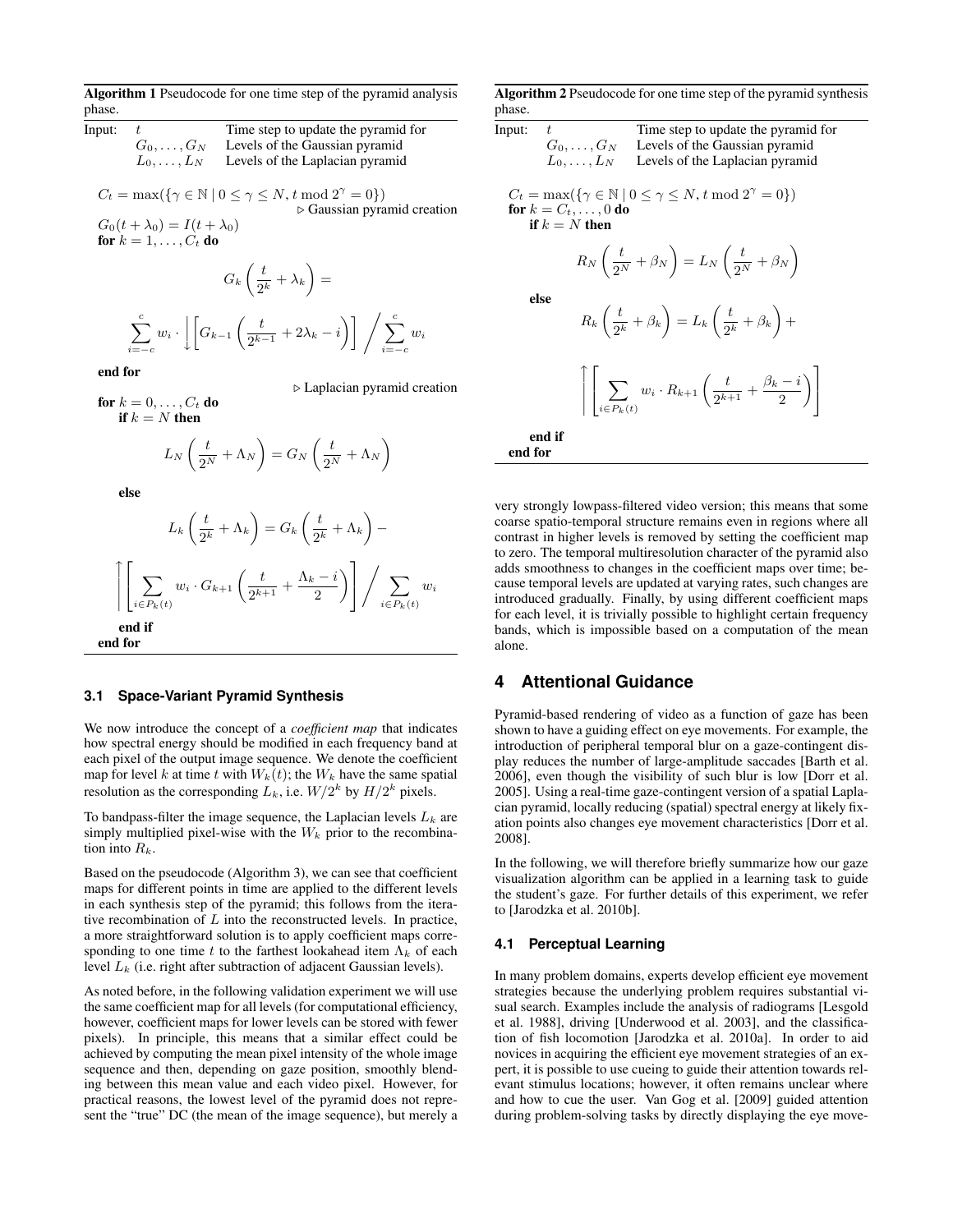Algorithm 3 Pseudocode for one time step of the space-variant synthesis phase.

| Input: |                    | Time step to update the pyramid for |
|--------|--------------------|-------------------------------------|
|        | $G_0, \ldots, G_N$ | Levels of the Gaussian pyramid      |
|        | $L_0,\ldots,L_N$   | Levels of the Laplacian pyramid     |
|        | $W_0, \ldots, W_N$ | Coefficient maps                    |

 $C_t = \max(\{\gamma \in \mathbb{N} \mid 0 \leq \gamma \leq N, t \mod 2^{\gamma} = 0\})$ for  $k = C_t, \ldots, 0$  do if  $k = N$  then

$$
R_N\left(\frac{t}{2^N} + \beta_N\right) = L_N\left(\frac{t}{2^N} + \beta_N\right)
$$

else

$$
R_k\left(\frac{t}{2^k} + \beta_k\right) = W_k\left(x, y, \frac{t}{2^k} + \beta_k\right) \cdot L_k\left(x, y, \frac{t}{2^k} + \beta_k\right) +
$$
  

$$
\left[\left[\sum_{i \in P_k(t)} w_i \cdot R_{k+1}\left(\frac{t}{2^{k+1}} + \frac{\beta_k - i}{2}\right)\right]
$$
  
end if  
end for

ments of an expert made during performing the same task on modeling examples, but found that the attentional guidance actually decreased novices' subsequent test performance instead of facilitating the learning process. One possible explanation of this effect could be that the chosen method of guidance (a red dot at the experts' gaze position that grew in size with fixation duration) was not optimal because the gaze marker covered exactly those visual features it was supposed to highlight, and its dynamical nature might have distracted the observers. To avoid this problem, we here use the spacevariant filtering algorithm presented in the previous sections to render instructional videos such that the viewer's attention is guided to those areas that were attended by the expert. However, instead of altering these attended areas, we decrease spatio-temporal contrast (i.e. edge and motion intensity) elsewhere, in order to increase the relative visual saliency of the problem-relevant areas without covering them or introducing artefacts.

#### **4.2 Stimulus Material and Experimental Setup**

Eight videos of different fish species with a duration of 4 s each were recorded, depicting different locomotion patterns. They had a spatial resolution of 720 by 576 pixels and a frame rate of 25 frames per second. Four of these videos were shown in a continuous loop to an expert on fish locomotion (a professor of marine zoology) and his eye movements were collected using a Tobii 1750 remote eye tracker running at 50 Hz. Simultaneously, a spoken didactical explanation of the locomotion pattern (i.e. how different body parts moved) was recorded. These four videos were shown to 72 subjects (university students without prior task experience) in a training phase either as-is, with the expert's eye movements marked by a simple yellow disk at gaze position, or with attentional guidance by the pyramid-based contrast reduction. In the subsequent test or recall phase, the remaining four videos were shown to the subjects without any modification. After presentation, subjects had to apply the knowledge acquired during the training phase and had to name and describe the locomotion pattern displayed in each test video; the number of correct answers yielded a performance score.



Figure 6: *Eccentricity-dependent resolution map: at centre of fixation, spectral energy remains the same; energy is increasingly reduced with increasing distance from gaze position.*

### **4.3 Gaze Filtering**

Functionally, a sequence of eye movements consists of a series of fixations, where eye position remains constant, and saccades, during which eye position changes rapidly (smooth pursuit movements here can be understood as fixations where gaze position remains constant on a moving object). In practice, however, the eye position as measured by the eye tracker hardly ever stays constant from one sample to the next; the fixational instability of the oculomotor system, minor head movements, and noise in the camera system of the eye tracker all contribute to the effect that the measured eye position exhibits a substantial jitter. If this jitter were to be replayed to the novice, such constant erratic motion might distract the observer from the very scene that gaze guidance is supposed to highlight. In order to reduce the jitter, raw gaze data was filtered with a temporal Gaussian lowpass filter with a support of 200 ms and a standard deviation of 42 ms.

#### **4.4 Space-Variant Filtering and Colour Removal**

A Laplacian pyramid with five levels was used; coefficient maps were created in such a way that the original image sequence was reconstructed faithfully in the fixated area (the weight of all levels during pyramid synthesis was set to 1.0) and spatio-temporal changes were diminished (all level weights set to 0.0) in those areas that the expert had only seen peripherally. On the highest level, the first zone was defined by a radius of 32 pixels around gaze position and weights were set to 0.0 outside a radius of 256 pixels; these radii approximately corresponded to 1.15 and 9.2 degrees of visual angle, respectively. In parafoveal vision, weights were gradually decreased from 1.0 to 0.0 for a smooth transition, following a Gaussian falloff with a standard deviation of 40 pixels (see Figure 6). Furthermore, these maps were produced not only by placing a mask at the current gaze position in each video frame; instead, masks for all gaze positions of the preceding and following 300 ms were superimposed and the coefficient map was then normalized to a maximum of 1.0. During periods of fixation, this superposition had little or no effect; during saccades, however, this procedure elongated the radially symmetric coefficient map along the direction of the saccade. Thus, the observer was able to follow the expert's saccades and unpredictable large displacements of the unmodified area were prevented. Finally, colour saturation was also removed from non-attended areas similar to the reduction of spectral energy; here, complete removal of colour started outside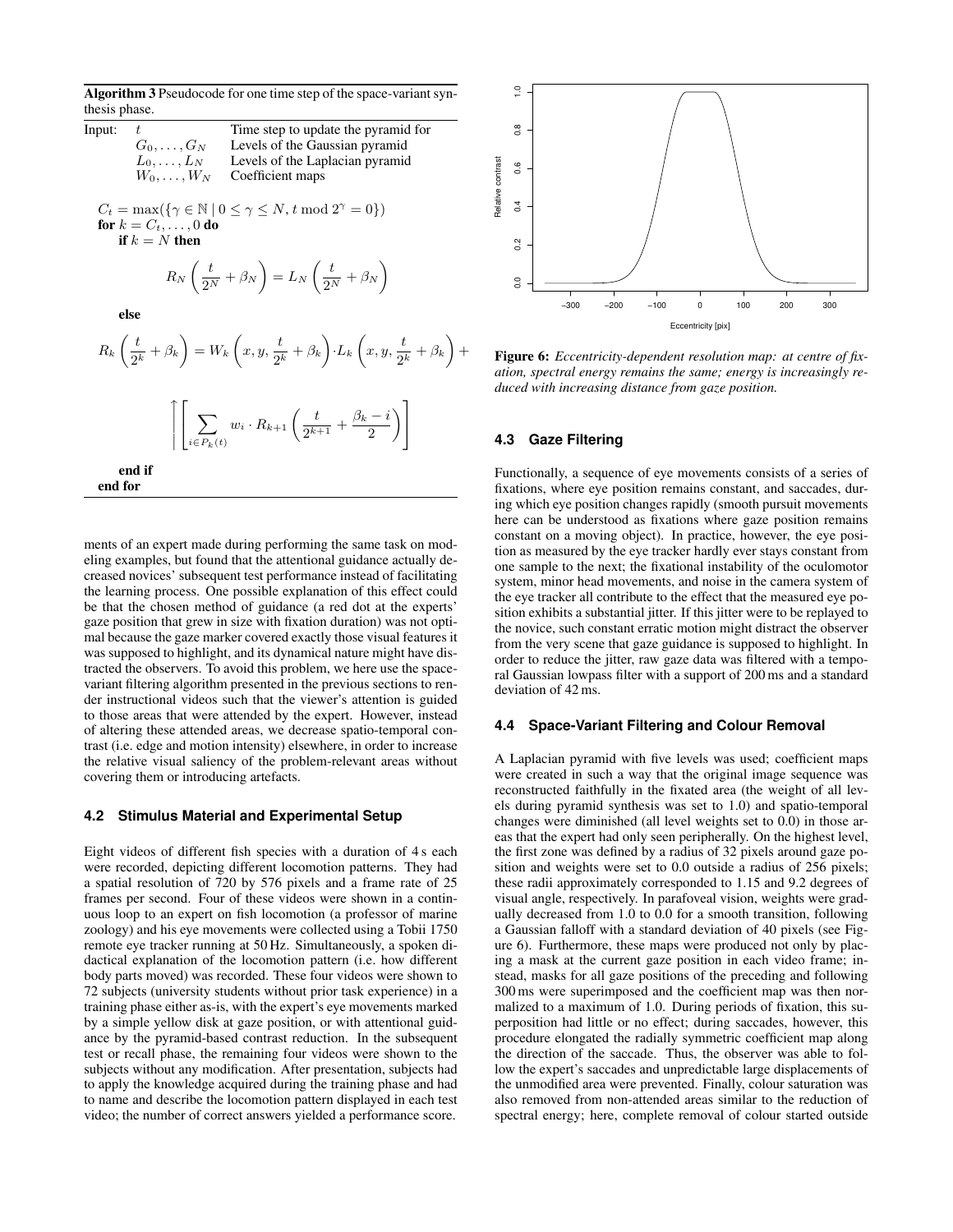a radius of 384 pixels around gaze, and the Gaussian falloff in the transition area had a standard deviation of 67 pixels. Note that these parameters were determined rather informally to find a reasonable trade-off between a focus that would be too restricted (if the focus were only a few pixels wide, discrimination of relevant features would be impossible) and a wide focus that would be without effect (if the unmodified area encompassed the whole stimulus). As such, these parameters are likely to be specific to the stimulus material used here. For a thorough investigation of the visibility of peripherally removed colour saturation using a gaze-contingent display, we refer to Duchowski et al. [2009].

For an example frame, see Figure 1; a demo video is available online at http://www.gazecom.eu/demo-material.

### **4.5 Results**

Previous research has already shown that providing a gaze marker in the highly perceptual task of classifying fish locomotion facilitates perceptual learning: subjects look at relevant movie regions for a longer time and take less time to find relevant locations after stimulus onset, which in turn results in higher performance scores in subsequent tests on novel stimuli [Jarodzka et al. 2009]. The gaze visualization technique presented here does not cover these relevant locations; subjects' visual search performance is improved even beyond that obtained with the simple gaze marker. Time needed to find relevant locations after stimulus onset decreases by 21.26% compared to the gaze marker condition and by 27.53% compared to the condition without any guidance. Moreover, dwell time on the relevant locations increases by 7.25% compared to the gaze marker condition and by 48.82% compared to the condition without any guidance. For a more in-depth analysis see [Jarodzka et al. 2010b].

# **5 Conclusion**

We have presented a novel algorithm to perform space-variant filtering of a movie based on a spatio-temporal Laplacian pyramid. One application is the visualization of eye movements on videos; spatio-temporal contrast is modified as a function of gaze density, i.e. spectral energy is reduced in regions of low interest. In a validation experiment, subjects watched instructional videos on fish locomotion either with or without visualization of the eye movements of an expert. We were able to show that on novel test stimuli, subjects who had received such information performed better than subjects who had not benefited from the expert's eye movements during training, and that the gaze visualization technique presented here facilitated learning better than a simple gaze display (yellow gaze marker). In principle, any visualization technique that reduces the relative visibility of those regions not attended by the expert might have a similar effect; our choice for this particular technique was motivated by our work on eye movement prediction [Dorr et al. 2008; Vig et al. 2009], which shows that spectral energy is a good predictor for eye movements. Ultimately, we intend to use similar techniques in a gaze-contingent fashion in order to guide the gaze of an observer [Barth et al. 2006].

# **Acknowledgements**

Our research has received funding from the European Commission within the project GazeCom (contract no. IST-C-033816) of the 6th Framework Programme. All views expressed herein are those of the authors alone; the European Community is not liable for any use made of the information. Halszka Jarodzka was supported by the Leibniz-Gemeinschaft within the project "Resource-adaptive design of visualizations for supporting the comprehension of complex dynamics in the Natural Sciences". We thank Martin Böhme for comments on a first draft of this manuscript.

### **References**

- BARTH, E., DORR, M., BÖHME, M., GEGENFURTNER, K. R., AND MARTINETZ, T. 2006. Guiding the mind's eye: improving communication and vision by external control of the scanpath. In *Human Vision and Electronic Imaging*, B. E. Rogowitz, T. N. Pappas, and S. J. Daly, Eds., vol. 6057 of *Proc. SPIE*. Invited contribution for a special session on Eye Movements, Visual Search, and Attention: a Tribute to Larry Stark.
- BÖHME, M., DORR, M., MARTINETZ, T., AND BARTH, E. 2006. Gaze-contingent temporal filtering of video. In *Proceedings of Eye Tracking Research & Applications (ETRA)*, 109–115.
- BURT, P. J., AND ADELSON, E. H. 1983. The Laplacian pyramid as a compact image code. *IEEE Transactions on Communications 31*, 4, 532–540.
- DELABARRE, E. B. 1898. A method of recording eye-movements. *American Journal of Psychology 9*, 4, 572–574.
- DORR, M., BÖHME, M., MARTINETZ, T., AND BARTH, E. 2005. Visibility of temporal blur on a gaze-contingent display. In *APGV 2005 ACM SIGGRAPH Symposium on Applied Perception in Graphics and Visualization*, 33–36.
- DORR, M., VIG, E., GEGENFURTNER, K. R., MARTINETZ, T., AND BARTH, E. 2008. Eye movement modelling and gaze guidance. In *Fourth International Workshop on Human-Computer Conversation*.
- DUCHOWSKI, A. T., BATE, D., STRINGFELLOW, P., THAKUR, K., MELLOY, B. J., AND GRAMOPADHYE, A. K. 2009. On spatiochromatic visual sensitivity and peripheral color LOD management. *ACM Transactions on Applied Perception 6*, 2, 1– 18.
- GEISLER, W. S., AND PERRY, J. S. 2002. Real-time simulation of arbitrary visual fields. In *ETRA '02: Proceedings of the 2002 symposium on Eye tracking research & applications*. ACM, New York, NY, USA, 83–87.
- HEMINGHOUS, J., AND DUCHOWSKI, A. T. 2006. iComp: a tool for scanpath visualization and comparison. In *APGV '06: Proceedings of the 3rd symposium on Applied perception in graphics and visualization*, ACM, New York, NY, USA, 152–152.
- JARODZKA, H., SCHEITER, K., GERJETS, P., VAN GOG, T., AND DORR, M. 2009. How to convey perceptual skills by displaying experts' gaze data. In *Proceedings of the 31st Annual Conference of the Cognitive Science Society*, Austin, TX: Cognitive Science Society, N. A. Taatgen and H. van Rijn, Eds., 2920–2925.
- JARODZKA, H., SCHEITER, K., GERJETS, P., AND VAN GOG, T. 2010. In the eyes of the beholder: How experts and novices interpret dynamic stimuli. *Journal of Learning and Instruction 20*, 2, 146–154.
- JARODZKA, H., VAN GOG, T., DORR, M., SCHEITER, K., AND GERJETS, P. 2010. Guiding attention guides thought, but what about learning? Eye movements in modeling examples. (submitted).
- LANKFORD, C. 2000. Gazetracker: software designed to facilitate eye movement analysis. In *ETRA '00: Proceedings of the 2000 symposium on Eye tracking research & applications*, ACM, New York, NY, USA, 51–55.